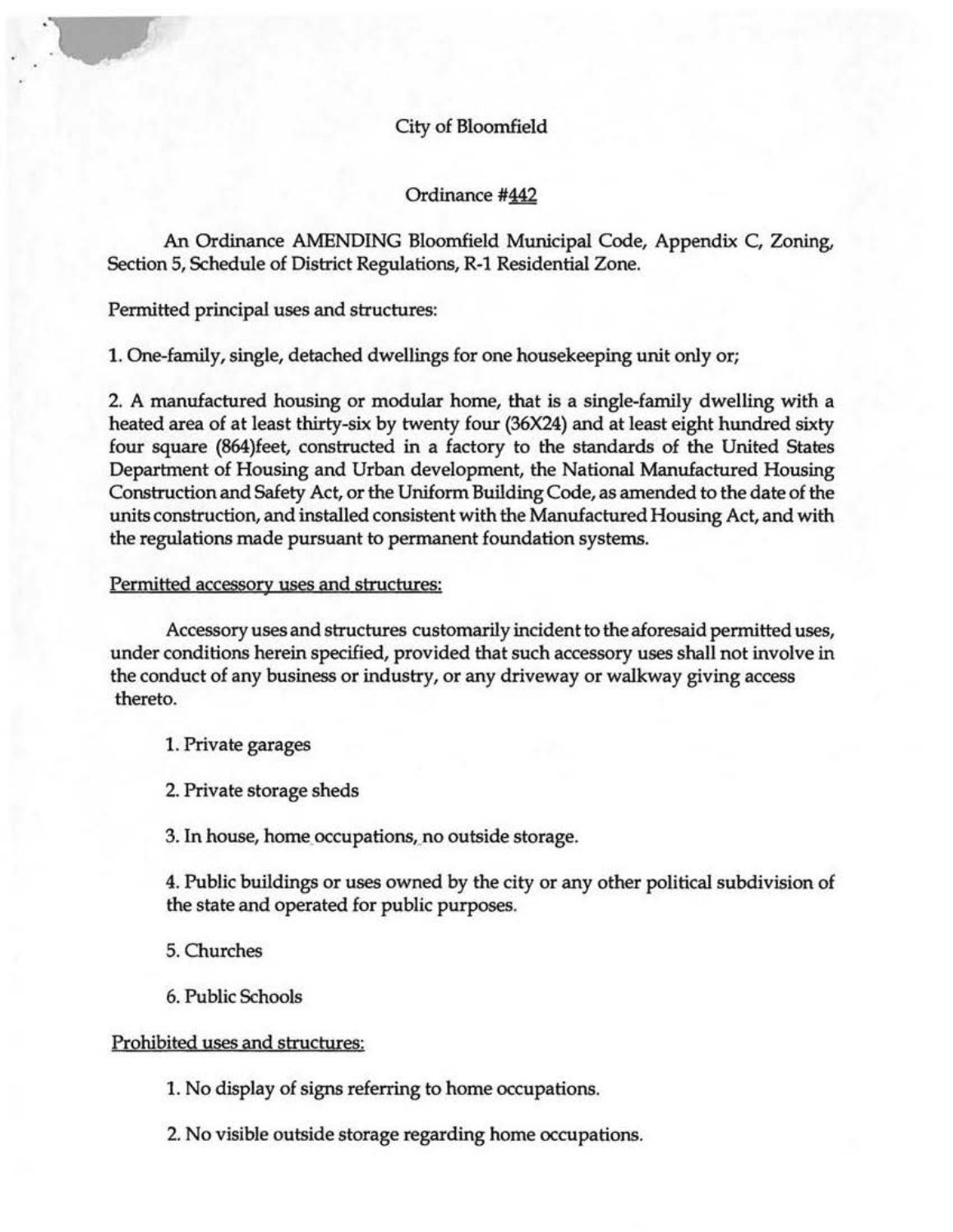3. No livestock.

4. No swine.

5. No domestic fowl

6. No commercial or industrial uses.

7. No Single wide manufactured homes.

### Special Use:

The following uses are allowed, provided that a special use has been granted. Before any special exception is granted, it shall be shown that the proposed use will not be detrimental to the public health, safety, welfare or injurious to other property or improvements in the same vicinity:

1. Museums, and libraries.

2. Cemeteries

3. Private schools

## Minimum lot and set back requirements:

1. Each lot shall be a minimum of seven thousand (7000) square feet, with a minimum front lot line of seventy (70) feet.

2. Front setbacks shall be a minimum depth of twenty-five (25) feet from backside of sidewalk. Should no sidewalk be available at time of construction, said setback measurements shall start four (4) feet from the edge of existing roadway, for a total of a minimum of twenty-nine (29) feet.

3. Side setbacks shall be a minimum of five and one half (5 1/2) feet from the property line.

4. Rear setbacks shall be a minimum of twenty (20) feet from the rear property line.

All residential units shall face the addressed street. Any residential unit not facing the street from which it is addressed, a variance shall be obtained prior to any construction.

All setbacks shall be to include fascia boards, porches, covered patios, any additions to the basic structure or the most furthest projection of the structure. Said side yard setbacks shall be required for all accessory structures, such as garages, carports, storage units etc.